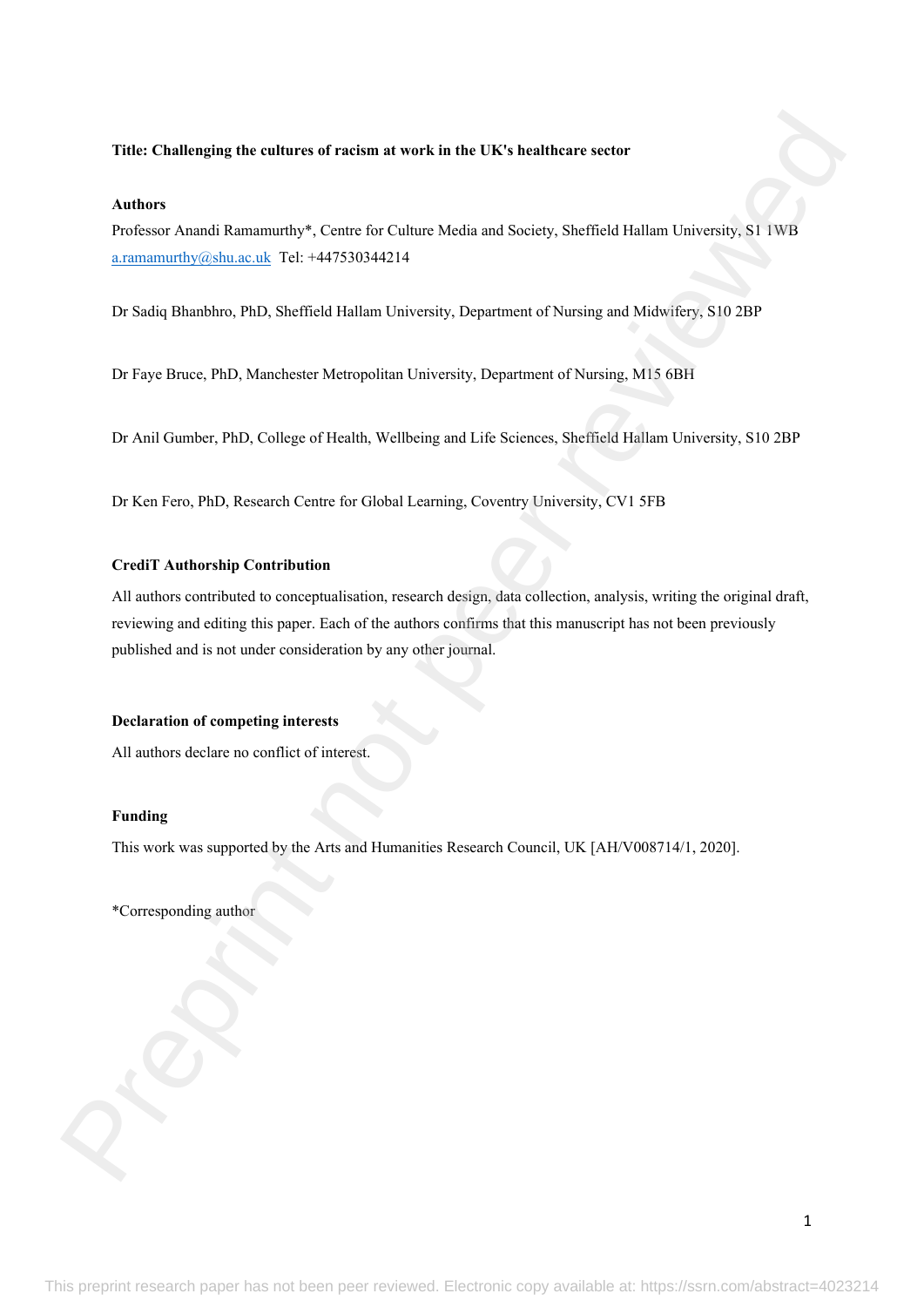### **Challenging the cultures of racism at work in the UK's healthcare sector**

#### **Abstract**

# **Background**

In UK's health care sector, racism is rampant. It impacts Black and Brown staff working in NHS at all levels. We aimed to explore and understand the stories and experiences of Black and Brown health care staff during the pandemic and previously in their working lives.

#### **Methods**

We conducted a questionnaire survey and qualitative interviews with Black and Brown nurses, midwives and other healthcare staff. 308 respondents completed an online survey, and 45 people participated in the narrative interviews. Interviewees were contacted through meetings organised with several BME health and social care professional networks and the survey. In total, 353 Black and Brown staff members participated. The Critical Race Theory informed the data collection and analysis of the study.

#### **Findings**

The study findings report that racism is prevalent in the health and social care sector, and it is usually unreported. Most participants worked during the pandemic and reported experiences of racism before and during it. Our survey findings revealed that 52.6% of the Black and Brown staff experienced unfair treatment in the pandemic concerning Covid deployment, PPE or risk assessment provision. Similarly, 59% had experienced racism during their working lives, making it difficult to do their job; thus, 36% had left a job. Most participants reported that exclusion and neglect as a form of bullying were among the most widely recounted experiences that took a toll on their lives; for example, 53% said racism had impacted their mental health.

#### **Interpretation**

Our research underscores that the endemic culture of racism is a fundamental factor that must be recognised and called out. Colourblindness exacerbates racist practices. We argue that only implementing an active zero tolerance to racism policy with penalties for organisations that do not comply can change the status quo.

#### **Funding**

Arts and Humanities Research Council.

# **Introduction**

Despite legislation against racial discrimination, racism in the NHS is widespread and impacts staff at all levels<sup>1</sup>. Racialised negative experiences of Black and ethnic minority doctors at the workplace are well documented<sup>2</sup> . However, evidence about the experiences of Black and Brown nurses, midwives, and other health care workers is scarce but emerging.

Most of the existing studies discussing racial inequalities do not explicitly talk about structural racism or racist cultures in health care; however, they refer to the policies and practices within and across institutions that, consciously or unconsciously, produce outcomes that persistently favour or put a racial or ethnic group at a disadvantage.3,4 The Workforce Race Equality Survey (WRES) provides annual statistical evidence that indicates increased bullying and harassment despite changes in senior management that include more Black and Brown staff.<sup>5</sup> A typical example of institutional racism can be found in NHS Disciplinary Proceedings which found that racially minoritised staff were almost twice as likely to be disciplined. Black and ethnic minority staff are punished at higher rates than their white counterparts, and recruitment, retention, and promotion practices have significantly disadvantaged racially minoritised health care staff.<sup>6</sup> Most papers avoid calling out this practice as institutional racism. Instead, such issues are discussed as 'racial diversity management' and justified due to communication gaps, lack of cultural competency, and insufficiently trained managers to manage staff from diverse backgrounds.<sup>7</sup> **Challenging the cultures of reachimal work in the CK's healthcare sector<br>
Abstract<br>
Background consistent method and many introduced silent and phone and is well as the SS at discussed<br>
Method is a present of the state a** 

Some studies have investigated racial microaggressions. The NHS Staff Survey in England reports that staff from Black, Asian and ethnic minority communities experience continued discrimination and higher levels of bullying, harassment or abuse from other staff.<sup>8</sup>Qualitative investigations highlight the kinds of experiences encountered. An investigation into the experiences of overseas nurses working as support workers in the UK described how most reported being shouted at, laughed at for their accent, and often not trusted by white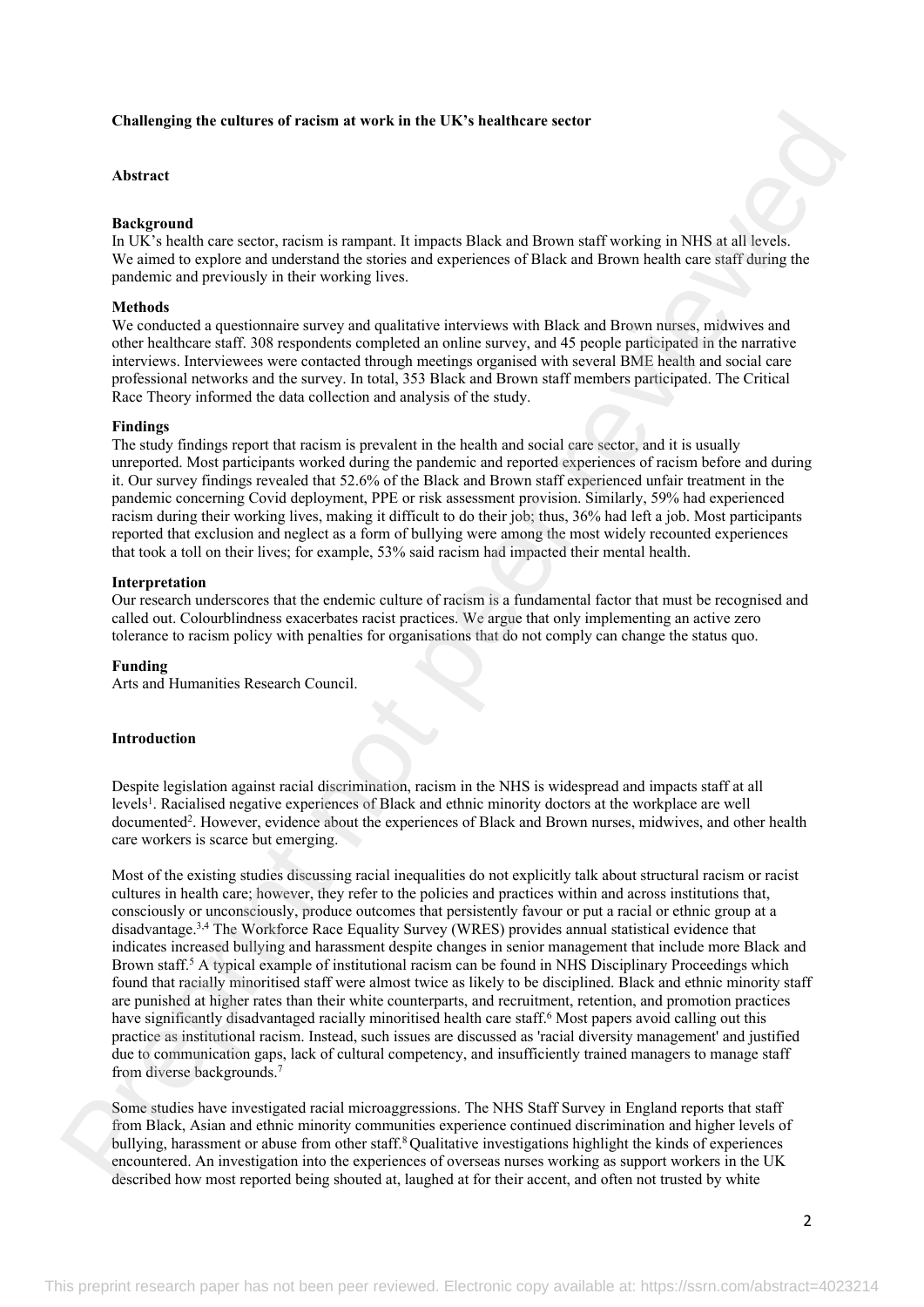colleagues, patients, and families.<sup>9</sup> Another explored the experiences of racial microaggression, in which 11 migrant nurses maintained a reflective diary for six weeks to record their living and working experiences in the UK and found that most of the study participants believed they were blamed for "stealing" local jobs.<sup>10</sup>

A qualitative study with 30 nurses and ten managers from four NHS trusts in the northeast of England reported that Black and ethnic minority nurses experience discrimination in their promotion, equal opportunities, and professional development in the NHS despite the Equality Act. However, the managers ruled out institutional or systemic discrimination against Black and Asian staff, attributing discrimination to individuals, i.e., colleagues, patients, and relatives.<sup>11</sup>

The denial of racism's existence is ineffective and counterproductive.<sup>12</sup> The Covid 19 pandemic has disproportionally affected racialised minorities, including health care workers.<sup>13</sup> The pandemic has highlighted the structural disadvantage experienced by people from these groups. They have been at greater risk of contracting the disease and its severity, hospitalisation, and death from Covid-19. A study drawing on weekly zoom discussions and data from an online survey with 103 Zimbabwean healthcare workers in the UK reports that most healthcare staff who participated experienced discrimination in equipment allocation, workload, moral injury, and trauma that could lead to long-term mental health during the pandemic issues.<sup>14</sup> Similarly, a crosssectional survey with 1119 healthcare professionals in the UK, 71% of whom were black, Asian and from other ethnic minorities, revealed that the majority of ethnic minority healthcare professionals considered themselves at increased risk due to their allocation to high-risk areas, and inadequate personal protective equipment (PPE).<sup>15</sup> solving, as person, and interded in the material control are the material model in the second of the second of the second of the second of the second of the second of the second of the second of the second of the second o

Our study collected stories of the working lives of Black and Brown staff<sup>1</sup> and asked them to reflect on their experiences and advocate the changes they would like to see. It depicts a bleak picture of the pervasive nature of racism within health care. It highlights that it is entrenched in health care systems, structures, and processes. It is the culture of racism that is systemic and damaging for staff, patients and society and has contributed to the disproportionate impact of Covid19 on racialised minority health workers.

#### **Methodology and data collection**

The paper draws on a survey and qualitative data from the *Nursing Narratives: Racism and the Pandemic* study that adopted a bottom-up approach to understanding the experiences of Black and Brown staff during the pandemic and previously in their working lives. The mixed-method approach incorporated a survey (n=308 respondents) and narrative interviews (n=45 participants) with Black and Brown health care staff. Interviewees were contacted through meetings organised with several BME networks and the survey. In total, 353 Black and Brown staff members participated. Nineteen have spoken out on film, and their stories will form part of a resource of extended documentary testimonies and a collective documentary film. Ethics approval was obtained by Sheffield Hallam University Research Ethics Committee

#### **Theoretical framework**

The study adopts a Critical Race Theory (CRT) approach, which recognises that the legal and institutional frameworks of society primarily act to legitimise the status quo and, as such, serve the interests of dominant groups and intersect with other forms of oppression.<sup>16</sup> CRT scholars argue that only colour-conscious efforts can challenge the dominant system.

It is often the case in positivist research that power dynamics are unrecognised, resulting in silencing marginalised groups.<sup>17</sup> CRT scholars argue that people of colour's experiential knowledge through storytelling is essential to challenge the status quo.<sup>18</sup> CRT's analytical framework employs a constructivist approach that enables resistance to claims of 'objectivity' in research favouring co-constructing knowledge with participants<sup>19</sup>, highlighting voices that remain invalidated and distorted in social science research.<sup>20</sup>

The study has also drawn on artistic practices such as a/r/tography as an arts-based form of enquiry to disrupt standardised research criteria to evoke alternative possibilities of understanding. Through this, we have centred human emotion in the articulation of experience.<sup>21</sup>

 $1$  We have adopted the terms Black and Brown to recognize the continued impact of colour based racisms despite the intersection of discriminations based on other markers of ethnicity.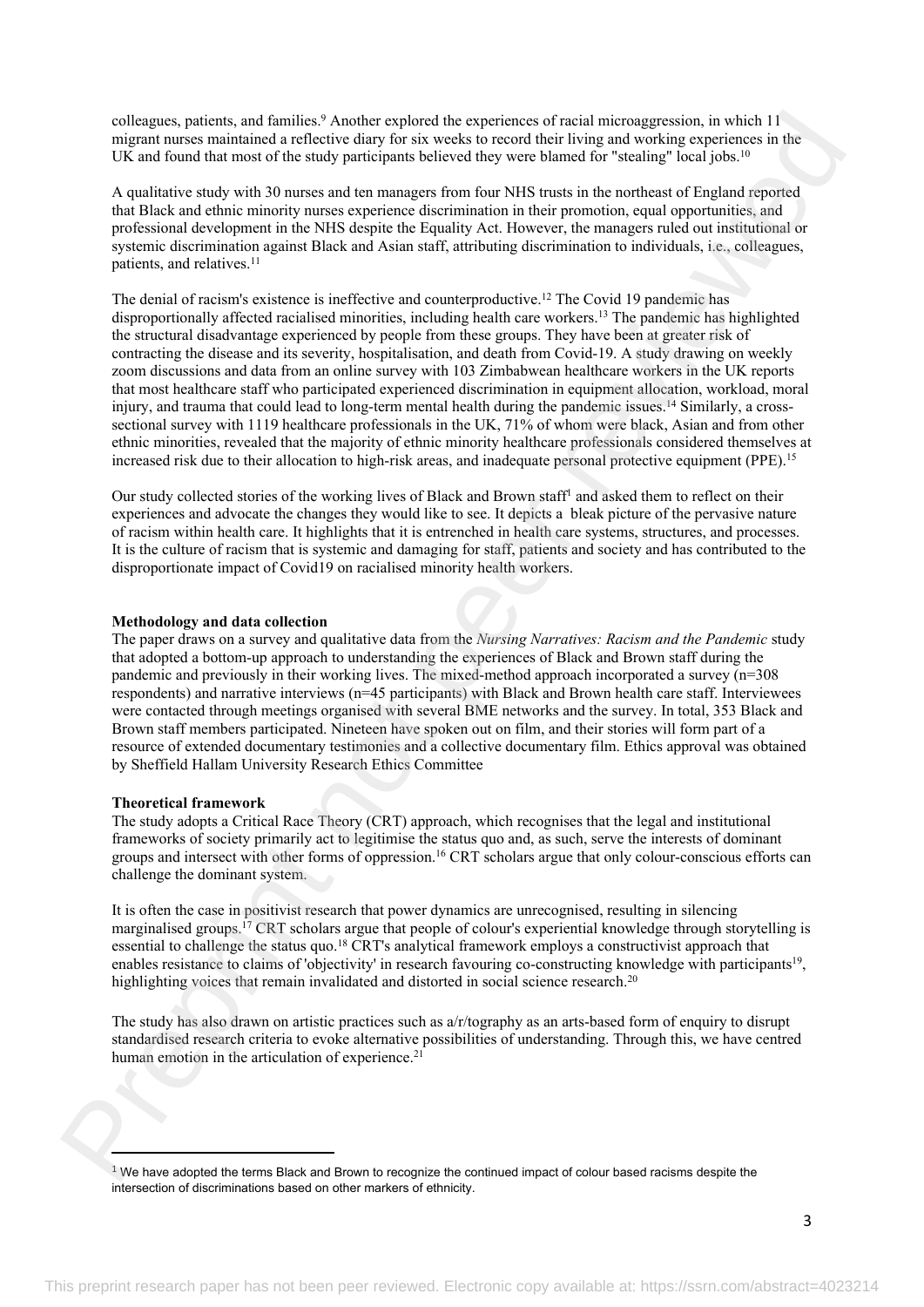# **Table 1: The study participants**

| $\overline{NO}$ | Pseudonymn | Job role                     | <b>Band</b>    | Ethnicity                           | Gender | Age             |
|-----------------|------------|------------------------------|----------------|-------------------------------------|--------|-----------------|
| $\mathbf{1}$    | Humera     | Midwife                      | 6              | Pakistani                           | Female | 26              |
| $\overline{2}$  | Mustafa    | Nurse                        | 5              | Pakistani                           | Male   | 38              |
| $\mathfrak{Z}$  | Mushtaq    | Nurse                        | 5              | Pakistani                           | Male   | 40              |
| $\overline{4}$  | Saima      | Midwife                      | 6              | Pakistani                           | Female | $\overline{34}$ |
| 5               | Feroza     | Nurse                        | 5              | Pakistani                           | Female | $\overline{53}$ |
| 6               | Luna       | Nurse                        | 5              | Filipino                            | Female | 44              |
| $7\phantom{.0}$ | Alon       | Nurse                        | 5              | Filipino                            | Male   | NA              |
| $\,8\,$         | Adelaide   | Nurse                        | $\overline{7}$ | <b>Black Caribbean</b>              | Female | 34              |
| 9               | Sam        | Nurse                        | 5              | Filipino                            | Female | 34              |
| 10              | Abby       | Nurse                        | 8 <sub>b</sub> | Indian                              | Female | $\overline{41}$ |
| 11              | Riaz       | Allied Health Professional   | 6              | Indian                              | Male   | 43              |
| 12              | Abel       | Nurse                        | 5              | Filipino                            | Male   | 31              |
| 13              | Usma       | Nurse                        | 6              | Bangladeshi                         | Female | $\overline{31}$ |
| 14              | Divya      | Allied Health Professional   | $\overline{7}$ | Mauritius                           | Female | $\overline{39}$ |
| 15              | Maria      | Nurse                        | 6 & 8a         | <b>Black African</b>                | Female | $\overline{43}$ |
| 16              | Cynthia    | Nurse                        | 8a             | <b>Black Caribbean</b>              | Female | $\overline{53}$ |
| 17              | Precious   | Nurse                        | 6              | Zimbabwean                          | Female | $\overline{51}$ |
| 18              | Tina       | Nurse                        | 6              | <b>Black African</b>                | Female | $\overline{31}$ |
| 19              | Anita      | Nurse                        | 6              | <b>Black African Portugese</b>      | Female | $\overline{34}$ |
| 20              | Rani       | Support worker               | $\overline{2}$ | Mauritian                           | Female | 46              |
| 21              | Aamina     | Nursing Associate            | $\overline{4}$ | <b>Black African</b>                | Female | 33              |
| 22              | Layla      | Nurse                        | 6              | Dual heritage Asian and white       | Female | 35              |
| 23              | Joan       | <b>Health Care Assistant</b> | $\overline{c}$ | <b>Black British</b>                | Female | 58              |
| 24              | Deedar     | Nurse                        | 5 <sup>5</sup> | Pakistani                           | Male   | 44              |
| 25              | Iris       | Nurse                        | $\overline{5}$ | Filipino                            | Female | 31              |
| 26              | Esther     | Nurse                        | 6              | <b>Black British</b>                | Female | 32              |
| 27              | Rachel     | Nurse                        |                | Dual heritage Black Caribbean/white | Female |                 |
| 28              | Rona       | Nurse                        | 6              | Filipino                            | Female | 45              |
| 29              | Shahnaaz   | Midwife                      | $\overline{7}$ | Pakistani                           | Female | 31              |
| 30              | Rafia      | Midwife                      | $8\mathrm{a}$  | <b>British Bangladeshi</b>          | Female | 56              |
| 31              | Bhano      | Allied Health Professional   | $\overline{7}$ | Indian                              | Male   | 43              |
| 32              | Razia      | Midwife                      | $\overline{7}$ | Arab                                | Female | $\overline{32}$ |
| 33              | May        | Nurse                        | $\overline{7}$ | <b>Black British</b>                | Female | 61              |
| 34              | Ayotunde   | Nurse                        | 6              | <b>Black African</b>                | Female | $\overline{54}$ |
| 35              | Bella      | Nurse                        | Senior         | <b>Black Carribean</b>              | Female | 66              |
| 36              | Tahira     | Midwife                      | $\overline{5}$ | Egyptian Bengali                    | Female | 33              |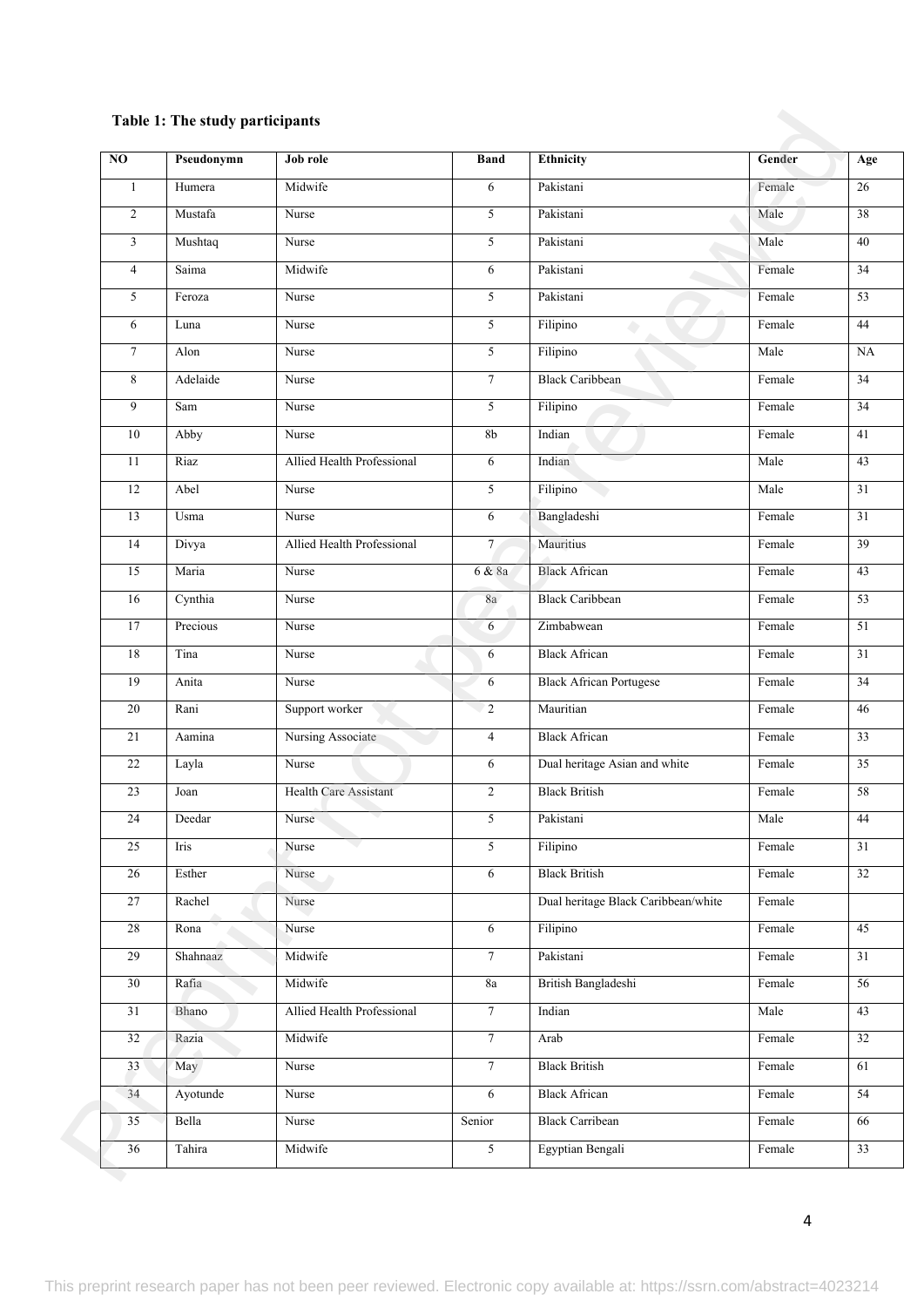| 38             |                                                              | Nurse                                                                                                 | 6              | Indian                                                                                                                                                                                                                                                                                                                                                                                                                                                                                                                                                                                                                                                                                    | Female | 47 |
|----------------|--------------------------------------------------------------|-------------------------------------------------------------------------------------------------------|----------------|-------------------------------------------------------------------------------------------------------------------------------------------------------------------------------------------------------------------------------------------------------------------------------------------------------------------------------------------------------------------------------------------------------------------------------------------------------------------------------------------------------------------------------------------------------------------------------------------------------------------------------------------------------------------------------------------|--------|----|
|                | Aaju                                                         | Lab Worker                                                                                            | $\mathfrak{Z}$ | Indian                                                                                                                                                                                                                                                                                                                                                                                                                                                                                                                                                                                                                                                                                    | Male   | 49 |
| 39             | Zoe                                                          | <b>Student Nurse</b>                                                                                  | $\overline{a}$ | Mixed Black British                                                                                                                                                                                                                                                                                                                                                                                                                                                                                                                                                                                                                                                                       | Female | 34 |
| 40             | Grace                                                        | Nurse                                                                                                 |                | <b>Black Caribbean</b>                                                                                                                                                                                                                                                                                                                                                                                                                                                                                                                                                                                                                                                                    | Female | 57 |
| 41             | Neomi                                                        | Nurse                                                                                                 | Agency         | <b>Black British</b>                                                                                                                                                                                                                                                                                                                                                                                                                                                                                                                                                                                                                                                                      | Female | 47 |
| 42             | Susan                                                        | Community worker                                                                                      |                | Filipino                                                                                                                                                                                                                                                                                                                                                                                                                                                                                                                                                                                                                                                                                  | Female | NA |
| 43             | Tina                                                         | Nurse                                                                                                 | 5              | Dual heritage Black Caribbean/white                                                                                                                                                                                                                                                                                                                                                                                                                                                                                                                                                                                                                                                       | Female | NA |
| 44             | Leticia                                                      | Nurse                                                                                                 | 8d             | <b>Black British</b>                                                                                                                                                                                                                                                                                                                                                                                                                                                                                                                                                                                                                                                                      | Female | 53 |
| 45             | Patricia                                                     | Nurse                                                                                                 | 6              | <b>Black African</b>                                                                                                                                                                                                                                                                                                                                                                                                                                                                                                                                                                                                                                                                      | Female | 38 |
|                | [Mushtaq].<br>gradually they realised a pattern.<br>[Irene]. |                                                                                                       |                | "I'm sorry to say, but racism existsyou will <i>feel it and see it</i> [emphasis added]. I mean, it's not<br>written on the piece of paper, but the way they're talking to you, even a blind person can see, can feel'<br>Many participants reported that they initially thought incidents of racism were individual and isolated, but<br>"When you put it [racialised incidents] altogether, it's like more than just a little bit. It's a culture"                                                                                                                                                                                                                                      |        |    |
|                |                                                              |                                                                                                       |                | As Estephanie, a senior nurse, emphasised: What starts off as a germ, a little tiny piece of behaviour, or maybe a<br>big aggressive piece of behaviour, left unchecked, it spreadslike a virus'. As a result of racism, trauma was<br>presented by many of the interviewees. The documentary process was the first opportunity for many to release                                                                                                                                                                                                                                                                                                                                       |        |    |
|                |                                                              | emotions that they had internalised. The process allowed the release of a depth memory. <sup>22</sup> |                | Exclusion and neglect as a form of bullying were among the most widely recounted experiences. Participants<br>reported being ignored when they walked into a room, conversations stopping, being excluded from meetings,<br>and their contribution to discussions ignored: 'I was invisible' [Abby]. This was an experience highlighted from<br>student nurses to Band 8s. EDI lead Maria described 'people on the phone in tears because they've just been so<br>pushed out.' During the pandemic, those closer to the managers even had more access to public donations in                                                                                                              |        |    |
| some wards.    |                                                              |                                                                                                       |                |                                                                                                                                                                                                                                                                                                                                                                                                                                                                                                                                                                                                                                                                                           |        |    |
|                | Black and Brown nurses.                                      |                                                                                                       |                | What had the most impact on our participants was not racial abuse from patients or colleagues 'but then not<br>getting support from your team and your colleagues.' Nurses and midwives sometimes repeated their names and<br>positions when they challenged discriminatory actions and behaviours in order to be heard. One participant<br>described how even black HR members pushed them to drop discrimination cases to avoid tension in the team.<br>Experiences of racism started in training. Race and class intersected, describing how Black and Brown students<br>and staff on lower bands received the worst treatment. Others indicated that white HCAs listened to more than |        |    |
| In our survey, |                                                              | Covid deployment, PPE or risk assessment provision.                                                   |                | 52.6% of the Black and Brown staff experienced unfair treatment in the pandemic concerning either<br>59% had experienced racism during their working lives that had made it difficult for them to do their                                                                                                                                                                                                                                                                                                                                                                                                                                                                                |        |    |
| $\bullet$      | job;                                                         | 53% said racism had impacted their mental health                                                      |                |                                                                                                                                                                                                                                                                                                                                                                                                                                                                                                                                                                                                                                                                                           |        |    |

# **Findings**

#### **Cultures of Racism**

- 52.6% of the Black and Brown staff experienced unfair treatment in the pandemic concerning either Covid deployment, PPE or risk assessment provision.
- 59% had experienced racism during their working lives that had made it difficult for them to do their iob:
- 53% said racism had impacted their mental health
- 36% had left a job as a result of racism during their working lives.

Colonial attitudes that projected racialised bodies were born to labour permeated working practice.23-26 When Tina questioned why she had been given more patients than a colleague, a fellow nurse retorted: 'it's better than being a slave'. Shahnaz, a midwife, reflected: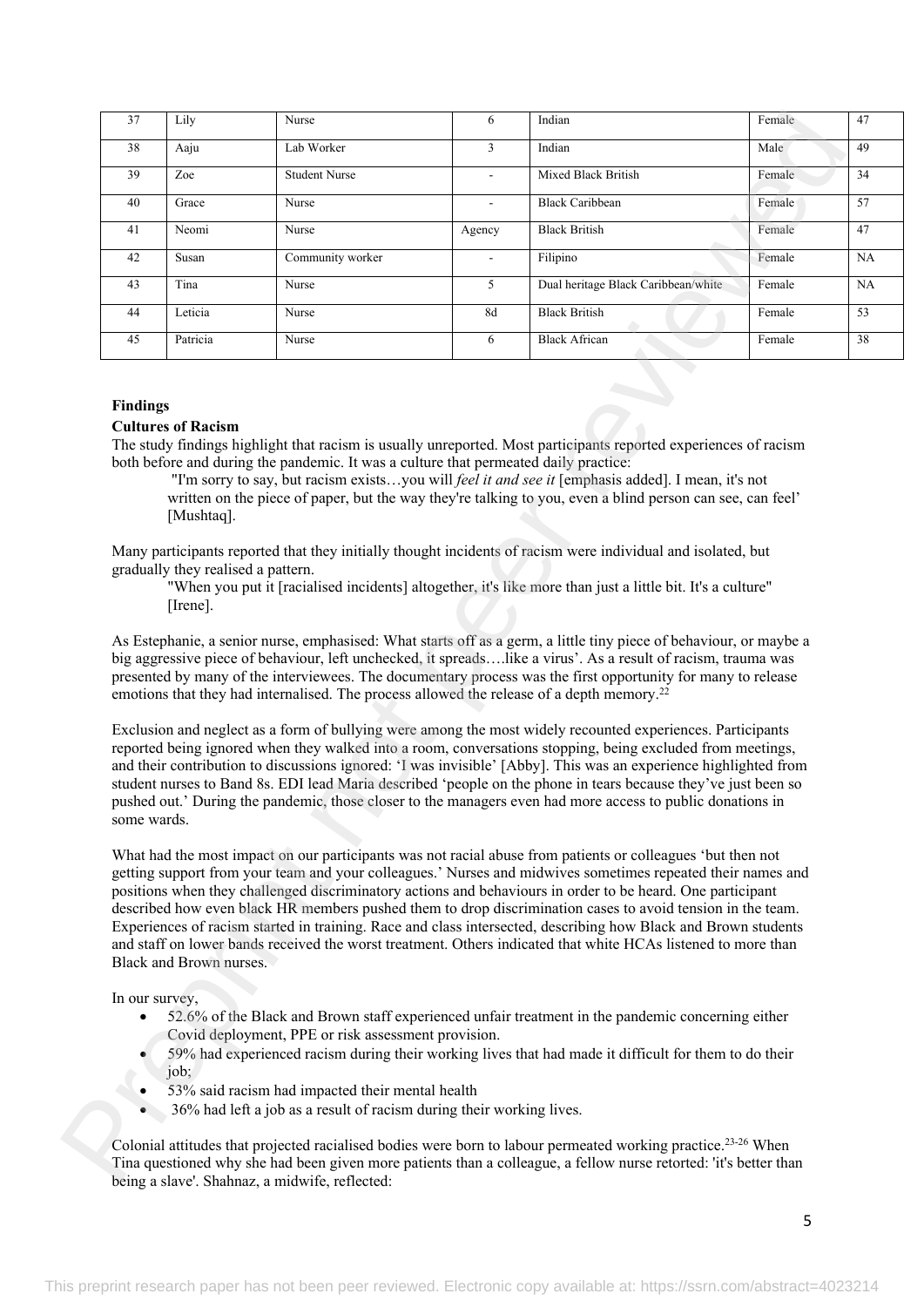You're more likely to be allocated... more complicated service users to care for if you are on shift, or you're expected to have a heavier, larger workload.

During the pandemic, this manifested in the unfair delegation of Black and Brown staff to Covid wards or patients with Covid infections.

'coloured ones are the only ones that have been deployed. … even the Filipino managers got transferred to the COVID wards [Luna].

'All the black nurses were always allocated in the red area [Patricia].

Joan noted

'At that time, there were no white Health Care Assistants on that ward. … all the black people get assigned to the COVID patients… the nurse in charge. She didn't give a damn, basically. She didn't care. She's white. If I wanted something, she just stood outside. …She will not come in for anything.

Cultures of racism have sustained nineteenth-century colonial attitudes. Black and Brown staff repeatedly spoke about trying to prove that they weren't lazy. This led to staff that were shielding describing 'overcompensating' when working from home to 'prove' they were working. Tina reflected, 'they rarely trust that Black people can do things as well as white people'. Such perceptions have led to over scrutiny and victimisation, severely impacting mental and physical health. It has led to resignations, electing to work as agency nurses, leaving the NHS and, in one instance, leaving healthcare altogether. Sam's story highlights the trajectory:

"at first, I thought it was part of toughening up newbies... I thought it's fine because it's part of the culture, but it's not [fine]. It really affected me so much. And it's too much. … I got sick".

Sam returned to the Philippines after sustained bullying, including victimisation and exclusion. She caught Covid after being delegated to work with Covid + patients without protection despite having serious health conditions. The bullying almost led to risk to a patient. It led to a mental health crisis.

Colonial perceptions and hierarchies have sustained the NHS's 'snowy white peaks'.<sup>4</sup> Maria described how she was told she was 'thinking too big' when discussing training. Nurse manager Abby described being "aware of the impossibility to progress" due to the culture. Others had to work on short term contracts absorbing the work of vacant posts only to be given progression when there was legally no choice.

All the forms of structural and institutional racism that existed before the pandemic compounded the vulnerability of Black and Brown staff. From Band 2 to Band 8B, nurses articulated the lack of care or value attributed to Black and Brown lives:

The way we've been treated like we're nothing, not caring enough about us to give us the proper PPE, knowing that we are more at risk, they don't care. They don't care about us. No compassion, no understanding, no nothing. Just cold as ice or colder than ice [Joan].

I sat with my manager in a corporate, … and she just said, well, they're just following PHE guidance… we can't do anything', but we didn't see any of them on the floor. …because I worked in a very ethnic minority heavy area, I felt a lot more angry because I felt like, you are just letting them die, it doesn't matter, because obviously, they're all ethnic minorities, you know [Abby].

Black and Brown nurses felt treated like 'a commodity' [Sam]. Having fought to be redeployed to protect a very vulnerable family member, Olanike reflected:

'at the end of the day, I'm just a number. I'm just a number. Because if anything happens to me or happens to my family, it's not going to be so long before you take someone else to replace me. ... And that was what happened to these ones that died. It was very disturbing.

This feeling of disposability was strongest amongst migrant nurses whose vulnerability is increased through discriminatory immigration legislation that places them at risk of poverty through high visa fees required to maintain the right to work with fees for indefinite leave to remain sometimes prohibitive to families for years. Migrant staff expressed vulnerability to victimisation and exploitation through work visas that tied their right to work to a particular trust making it difficult for them to remove themselves from toxic work environments. 52% of migrant nurses who answered the survey felt that work visas had made them more vulnerable to racism and exploitation. Yeche mass lakely at be allowed a more emploined a arrive users to one lead by the absorption and the same results of the same results of the same results of the same reviewed in the same results of the same results of th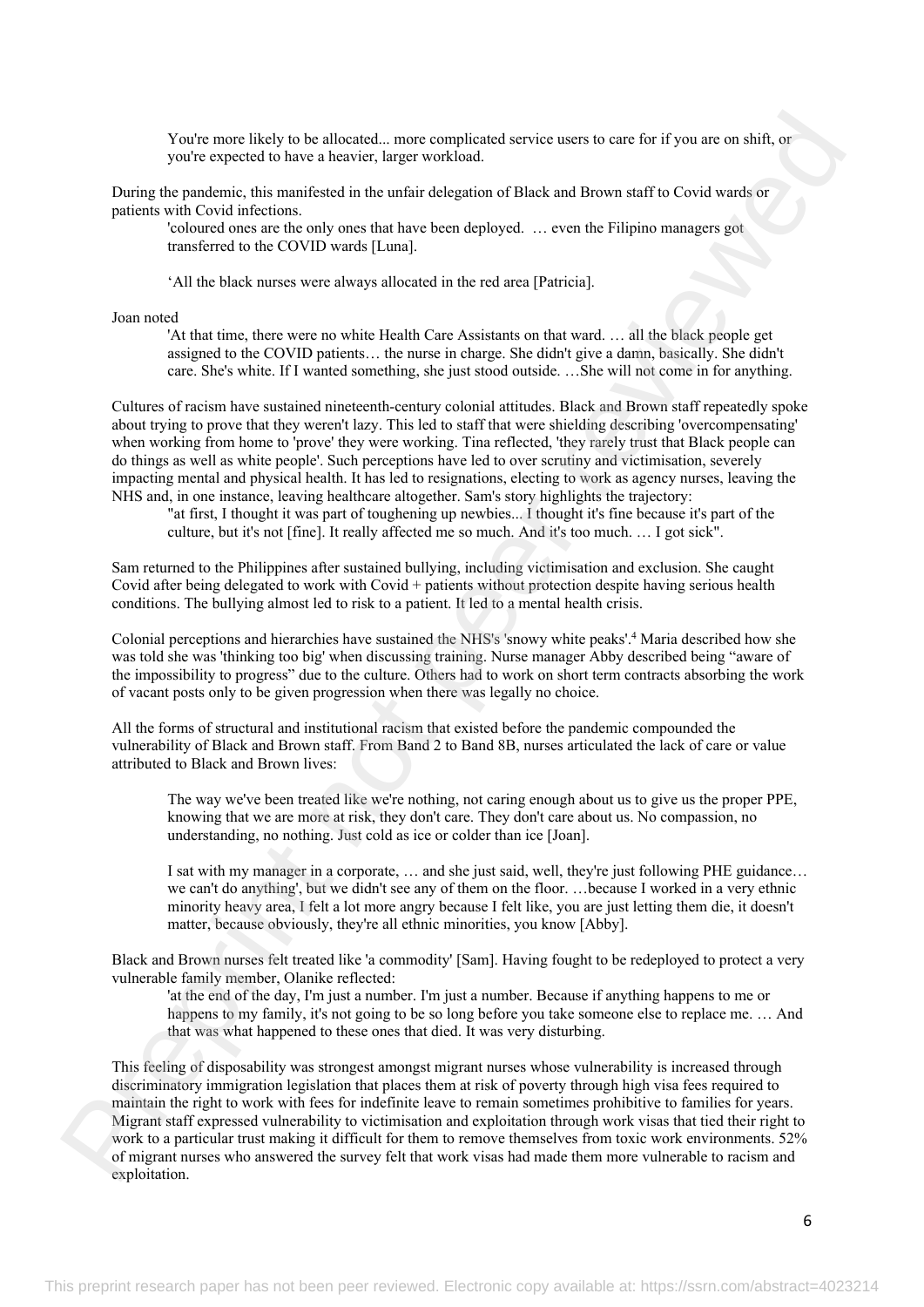The impact of racism not only killed Black and Brown staff, many saw their experiences of racism as worse than the pandemic:

" The pandemic hasn't affected me as much, really, but this bullying culture in our unit has persisted, and it's difficult to uproot. That's why I'm going to uproot myself" [Abel].

Lily, who was victimised before the pandemic and had to move roles, as a result, argued that 'the victimisation was even more horrible than the pandemic' even though she worked in ICU supporting Covid patients through the first wave she described as traumatic.

# **Resistance to racism**

In our survey, 73.1% (225 of 308) respondents complained about racism at the workplace. Out of 225 who complained, 174 (77.3%) were not treated fairly. Rona tried to raise the plight of her fellow Filipino workers on precarious visas: "I was raising issues about our unit, about how understaffed we are, how bullying and harassment are rampant in our unit". She was victimised. Interviewees spoke of management processes dealing with racism as "a tick-box exercise" [Rafia]. The impact of norient not only killed klicks and Brews such many are show operatores of a<br>cannot an interaction in the state of states an example, only and is a<br>big and interaction in the state of states and the state of

When nurses raised issues of racism, they were frequently dismissed. Fatimah noticed that white student midwives were allocated to the birthing centre while black student midwives were allocated to more risky work on the wards at night. She tried to raise the issue of white privilege. It was dismissed as 'a perception' [Tahira].

Even after the murder of George Floyd, there was a concerted effort in some workplaces to deny the reality of racism. Humera describes how a project offers continuity for Black and Brown women in maternity due to disproportionate deaths<sup>27</sup> received 'horrendous' racism. 'I was approached pretty much every day about that;... "do you agree with this? Do you think BAME women should be special? I think it's offensive. Don't you think that's offensive?"

Some were labelled as oversensitive or as poor communicators. When Riel wrote an emotional letter about bullying, resulting from both his ethnicity and his sexuality, his matron's response was to ask him to stop feeling:

'your complaint always starts with; I feel, … I feel not appreciated. I feel I was bullied. Riel, let me give you advice. I want you to stop feeling you need to go there and get back to work, be confident and do your work. You need to stop feeling.'

Yet as Riel pointed out, 'I thought my work is actually about feeling, about feeling the needs of my patients' [Alon].

Despite their experiences, dozens of interviewees were determined to challenge racism "Even when you feel you have lost hope, you will always find a person of colour… who will be willing to fight, and you think…I can't' give up" [Esther].

Some nurses did challenge racism successfully with positive outcomes. When a manager sidelined Patricia, she stood up for herself. It enabled her to get her dream job as a theatre nurse. Such an outcome was rare, but microaggressions were often met with microdefences.

However, the most common experience of those who raised complaints of racism was victimisation. As Tina noted:

'when you file a complaint against a racist incident, it comes back to you harshly …they come with more worse practices against you because you complained against one of them, then there is like a system in which all go against you."

In Tina's case, she was removed from her substantive role until the perpetrator retired. Only then did the trust acknowledge the racism that she had suffered.

Black and Brown nurses have found solidarity and support through self-organised WhatsApp groups to counter the feelings of isolation and find 'acknowledgement and validation' of their experiences [Layla]. There was a feeling of more support 'on the outside' during the pandemic through the distribution of, for example, free meals. For nurses fasting in Ramadan, the moments when colleagues shared iftar were recalled as important moments of solidarity, especially when isolated in hotels away from family.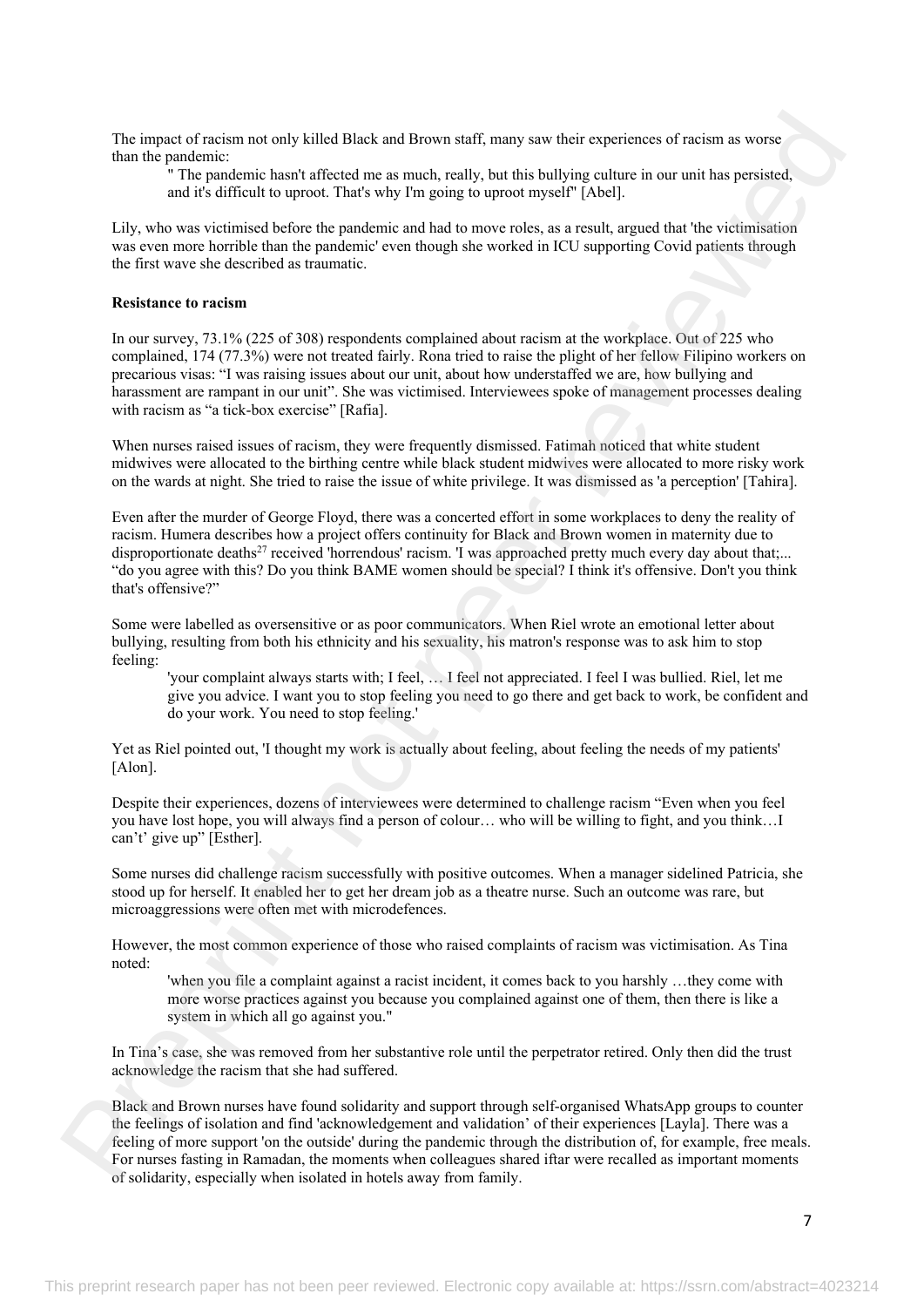The rise of Black Lives Matter gave many a chance 'to speak out'.

'It allowed me to have conversations, which I never thought I would have with my white colleagues' [Neomi].

 "I wanted my colleges to know that Fatima, their college, had also experienced racism. It's not just something that they heard on the TV, … it's next to them" [Razia]

Several grassroots organisations were also developed to enable nurses and midwives to be 'allowed a voice together" [Neomi]. The nurses, midwives and health care workers who participated in our project have reflected on their experience to produce a 'Manifesto for Change'. [Appendix 1] The response was stark from a nurse with 33 years in healthcare 'what I'd really say, but I'm not going to say, is stop killing black people' when asked about their demands.

Sam highlighted:

I did this interview because I don't want newbies like me from overseas, whatever their race is, to suffer… We are also humans.

#### **Discussion**

When a repeated action, behaviour, or practice goes unchallenged, it becomes the norm, legitimising such behaviours. When staff challenged racism, the dominant impetus from management was to push it aside as though by ignoring it, it would disappear.<sup>28</sup> Such colour-blind approaches have even impacted the initiatives to challenge disproportionate health outcomes.

There were repeated examples of 'gaslighting' (blaming the victim) when they raised racist behaviours.<sup>29</sup> This manifested in arguing that staff were not confident, too emotional, or incompetent.

Patterns of racism can be understood more clearly when we reflect on racialised attitudes that have existed about labourers dating back to the era of slavery and at the height of British colonialism.24-26 While addressing the lack of Black and Brown staff in management is an important step; this alone cannot eradicate the culture of racism as black managers have highlighted how they are not always fully involved in decision-making processes or are isolated, leading to the reproduction of discrimination and the failure to address racism even by racialised minorities in management. 29,30

The culture of neglect for Black and Brown health care workers who have experienced racism led them to be placed at higher risk of the virus. They were more exposed.14,15 This manifested both through their patient fronting roles and discrimination in work allocation, shift patterns, insufficient PPE, and lack of effective risk assessments. Black and Brown staff are aware of the discrimination they face. They view health organisations as uncaring and not valuing their lives. They describe being viewed as commodities rather than human beings, and this perception was particularly pronounced amongst migrant workers. The most district, here shows approximate static. A speak ont.<br>
The first of the static static performance in the static static matrix and the static static static static static static static static static static static s

Black and Brown health care professionals have often not been able to challenge racism effectively due to victimisation. The glaring disproportionate impact of the pandemic on Black and Brown staff has led many to get organised. The need to organise for change is 'not just about us, its also about our patients and ensuring that... we get justice for our patients' [Neomi].

It has been recognised that the higher incidence of Covid19 in Black and Brown communities 'may have resulted from higher exposure to the virus'.<sup>31</sup>We argue that cultures of racism contributed to this vulnerability making it imperative to enable all service users and healthcare workers to be treated equally.

# **Conclusion**

The mixed-methods data we collected highlights the patterns of racism known to exist within health care in the UK. Our research underscores that the endemic culture of racism is a fundamental factor that must be recognised and called out. Colourblindness exacerbates racist practices. Our nurses, midwives and health care workers argue that it is only the implementation of an active zero tolerance to racism policy with penalties for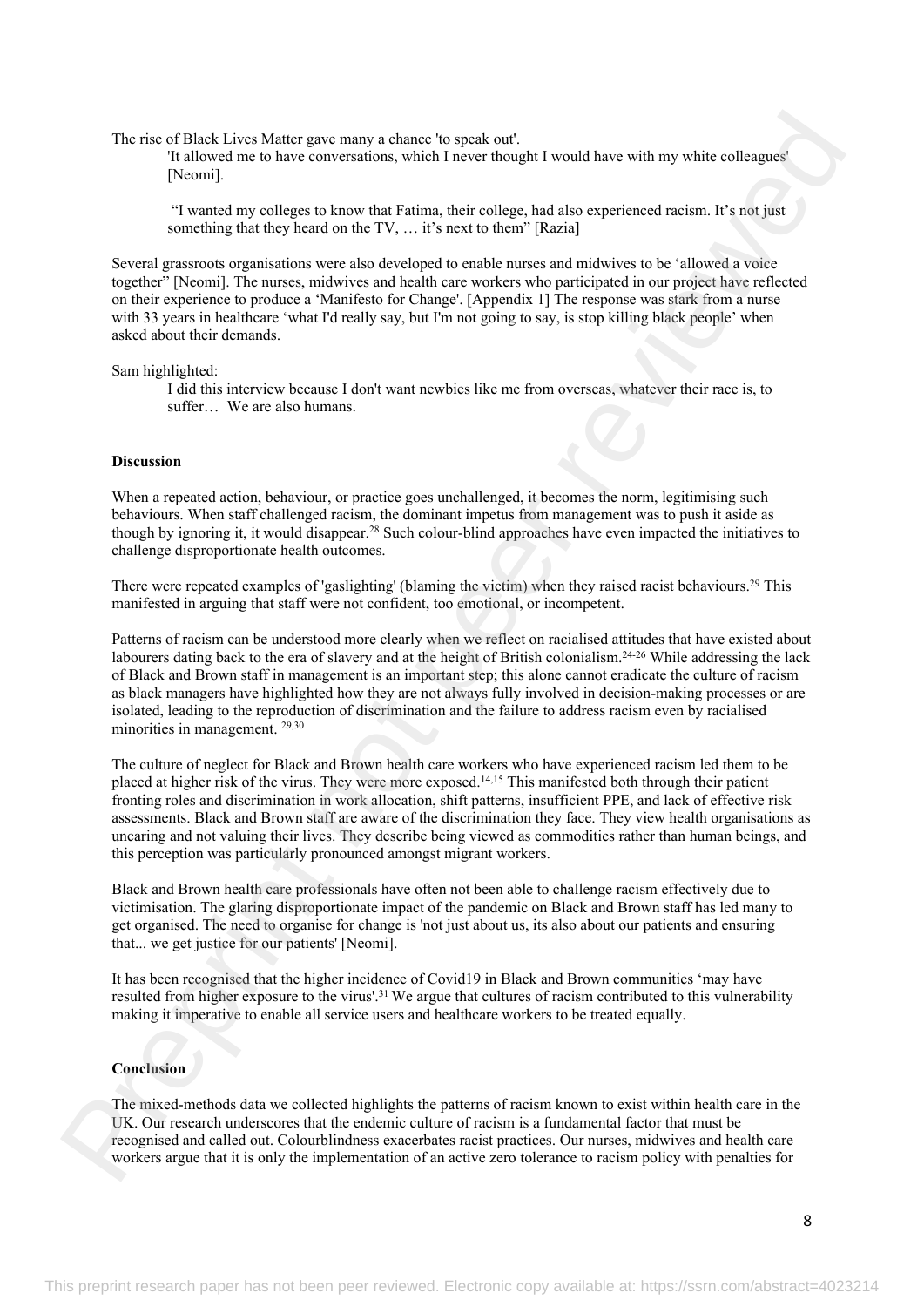organisations that do not comply that can change the status quo. Current immigration legislation makes international nurses especially vulnerable, which should also be addressed.

## **References**

- 1. Ross S, Jabbal J, Chauhan K, Maguire D, Randhawa M, Dahir S. Workforce race inequalities and inclusion in NHS providers. King's Fund; 2020 7 July. https://www.nhsbmenetwork.org.uk/wpcontent/uploads/2021/06/workforce-race-inequalities-inclusion-nhs-providers-july2020.pdf. Date accessed: 10 January 2022.
- 2. British Medical Association. A missed opportunity BMA response to the Race Report. London: BMA, 2021: 1-14. https://www.bma.org.uk/media/4276/bma-analysis-of-the-race-report-from-thecommission-on-race-and-ethnic-disparities-june-2021.pdf. Date accessed: 10 January 2022.
- 3. Parekh BC. The future of multi-ethnic Britain: Report of the commission on the future of multi-ethnic Britain. Profile Books; 2000.
- 4. Kline R. Beyond the snowy white peaks of the NHS. Race Equality Foundation. 2015. http://raceequalityfoundation.org.uk/wp-content/uploads/2018/02/Health-Briefing-39- Final.pdf. Date accessed: 10 December 2021.
- 5. Nursing and Midwifery Council. Workforce Race Equality Standard (WRES) Survey 2021. https://www.nmc.org.uk/globalassets/sitedocuments/data-reports/edi-reports/wres-2021.pdf. Date accessed: 12 January 2022.
- 6. Archibong U, Kline R, Eshareturi C, McIntosh B. Disproportionality in NHS disciplinary proceedings. *British Journal of Healthcare Management*. 2019 1 April;25(4):1-7. https://doi.org/10.12968/bjhc.2018.0062
- 7. Gay W, Bamford D. A case study into the management of racial diversity within an NHS teaching hospital. *International Journal of Public Sector Management*. 2007; 20(4): 257-271.
- 8. NHS England. NHS Staff Survey 2019: National results briefing. NHS; 2020. https://www.nhsstaffsurveys.com/Page/1085/Latest-Results/NHS-Staff-Survey-Results/. Date accessed: 29 January 2022.
- 9. Stuart P. Overseas nurses' experience as support workers in the UK. *Nursing & Residential Care*. 2012; 14(12): 660-3. https://doi.org/10.12968/nrec.2012.14.12.660
- 10. Estacio EV, Saidy-Khan S. Experiences of racial microaggression among migrant nurses in the United Kingdom. *Global Qualitative Nursing Research*. 2014; 8(1): 1-7. https://doi.org/10.1177/2333393614532618.
- 11. Likupe G. Experiences of African nurses and the perception of their managers in the NHS. *Journal of nursing management*. 2015 Mar;23(2): 231-41. https://doiorg.hallam.idm.oclc.org/10.1111/jonm.12119.
- 12. Sewell T, Aderin-Pocock M, Chughtai A, Fraser K, Khalid N, Moyo D, Muroki M, Oliver M, Shah S. Commission on race and ethnic disparities: The report. London, UK: Commission on Race and Ethnic Disparities. 2021. https://assets.publishing.service.gov.uk/government/uploads/system/uploads/attachment\_data/file/9745  $07/20210331$  - CRED Report - FINAL - Web Accessible.pdf. Date accessed: 10 January 2022. o[r](https://assets.publishing.service.gov.uk/government/uploads/system/uploads/attachment_data/file/908434/Disparities_in_the_risk_and_outcomes_of_COVID_August_2020_update.pdf)ganisms and also at constra[in](https://doi-org.hallam.idm.oclc.org/10.1111/jonm.12119)[t](https://doi.org/10.1177/2333393614532618) the matching the solone of Carolina matching and the matching of the solone of the solone of the solone of the solone of the solone of the solone of the solone of the solone of the solone
	- 13. Public Health England. COVID-19: review of disparities in risks and outcomes. https://assets.publishing.service.gov.uk/government/uploads/system/uploads/attachment\_data/file/9084 34/Disparities in the risk and outcomes of COVID August 2020 update.pdf. Date accessed: 21 January 2022.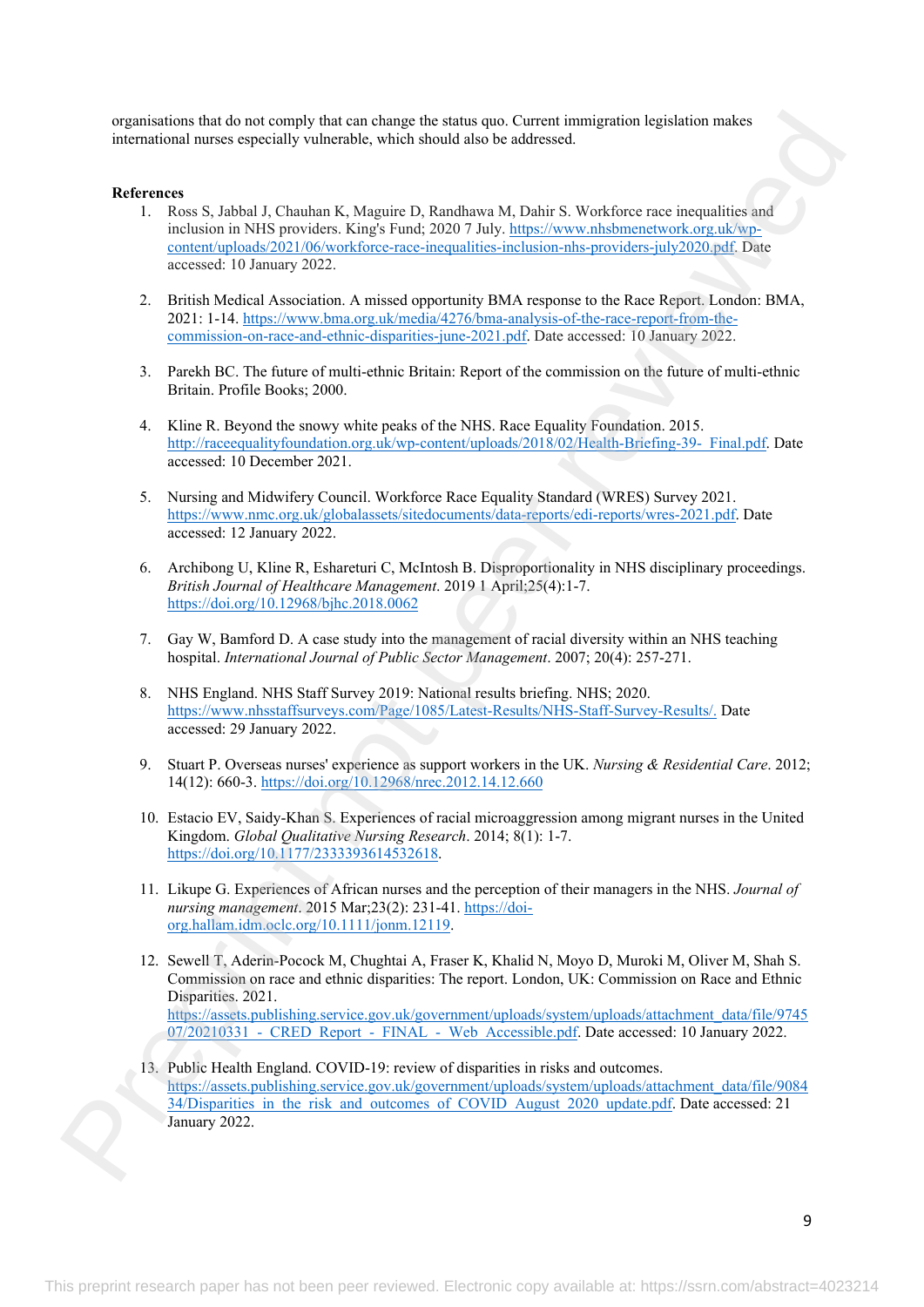- 14. Mbiba B, Chireka B, Kunonga E, Gezi K, Matsvai P, Manatse Z. At the deep end: COVID-19 experiences of Zimbabwean health and care workers in the United Kingdom. *Journal of Migration and Health*. 2020;1(2): 100024. https://doi.org/10.1016/j.jmh.2020.100024.
- 15. Ali P, Adam Z, West J, Pareek M, Raza M, Iqbal J. Perceptions of COVID-19-related risk and mortality among ethnically diverse healthcare professionals in the UK. *Ethnicity & Health*. 2021;26(1): 1-10. https://doi-org.hallam.idm.oclc.org/10.1080/13557858.2020.1849568
- 16. Crenshaw K. Demarginalizing the intersection of race and sex: A black feminist critique of antidiscrimination doctrine, feminist theory and antiracist politics. *University of Chicago Legal Forum*. 1989; 1(8): 139 -167. https://chicagounbound.uchicago.edu/uclf/vol1989/iss1/8.
- 17. Serrant L. Silenced Knowing: An Intersectional Framework for Exploring Black Women's Health and Diasporic Identities. *Frontiers in Sociology*. 2020; 7(5):1. https://doi.org/10.3389/fsoc.2020.00001.
- 18. Delgado R, Stefancic J. Critical race theory. New York University Press; 2017.
- 19. Rose G, Jasmine B., Toward a Critical Race Theory of Evidence. Minnesota Law Review. 2007; 176. https://scholarship.law.umn.edu/mlr/176.
- 20. Smith LT. Decolonising methodologies: Research and indigenous peoples. Zed Books Ltd.; 2021.
- 21. Springgay S, Irwin RL, Kind SW. A/r/tography as living inquiry through art and text. *Qualitative inquiry*. 2005;11(6): 897-912. https://doi-org.hallam.idm.oclc.org/10.1177/1077800405280696
- 22. Ken F. Obstinate memory: Documentary as trauma in disrupting state narratives on racial violence. *Viewfinder Magazine*. 2021. https://learningonscreen.ac.uk/viewfinder/articles/obstinate-memorydocumentary-as-trauma-in-disrupting-state-narratives-on-racial-violence/. Date accessed: 28 January 2022. 14. Mobile 3. Channel 14. Mobile 14. Chan Kohara 14. Mobile 2. All the close per reviewed by the 11. Mobile 2. All the co[nt](https://researchbriefings.files.parliament.uk/documents/CDP-2021-0055/CDP-2021-0055.pdf)rol of the 11. Mobile 2. All the control of the 11. Mobile 2. All the control of the 11. Mobile 2.
	- 23. Wilson K. Race, racism and development: Interrogating history, discourse and practice. Zed Books Ltd.; 2013.
	- 24. Ramamurthy A. Imperial persuaders: Images of Africa and Asia in British advertising. Manchester University Press; 2003.
	- 25. Buck-Morss, S. Hegel and Haiti. Critical Inquiry. 2000; 26(4): 821–65. http://www.jstor.org/stable/1344332.
	- 26. Miles R. Racism. Routledge; 2004.
	- 27. Kulakiewicz A, Gheera M, Harker R, Foley N. Black maternal healthcare and mortality. House of Commons Library. 2021, 14 April. https://researchbriefings.files.parliament.uk/documents/CDP-2021- 0055/CDP-2021-0055.pdf. Date Accessed: 22 January 2022.
	- 28. Apfelbaum EP, Norton MI, Sommers SR. Racial colour blindness: Emergence, practice, and implications. *Current directions in psychological science*. 2012 Jun;21(3):205-9. https://doi.org/10.1177/0963721411434980.
	- 29. Shore LM, Cleveland JN, Sanchez D. Inclusive workplaces: A review and model. *Human Resource Management Review*. 2018 1 June;28(2):176-89. https://doi.org/10.1016/j.hrmr.2017.07.003.
	- 30. Yuan K. Working While Black: Stories from black corporate America. Fortune; 2020, 16 June. https://fortune.com/longform/working-while-black-in-corporate-america-racism-microaggressionsstories/. Date Accessed: 31 January 2022.
	- 31. NHS Confederation. The impact of COVID-19 on BME communities and health and care staff; 2020. https://www.nhsconfed.org/sites/default/files/media/BRIEFING\_Impact20of20COVID-1920BME\_communities20and20staff\_FNL\_0.pdf. Date Accessed: 31 January 2022.